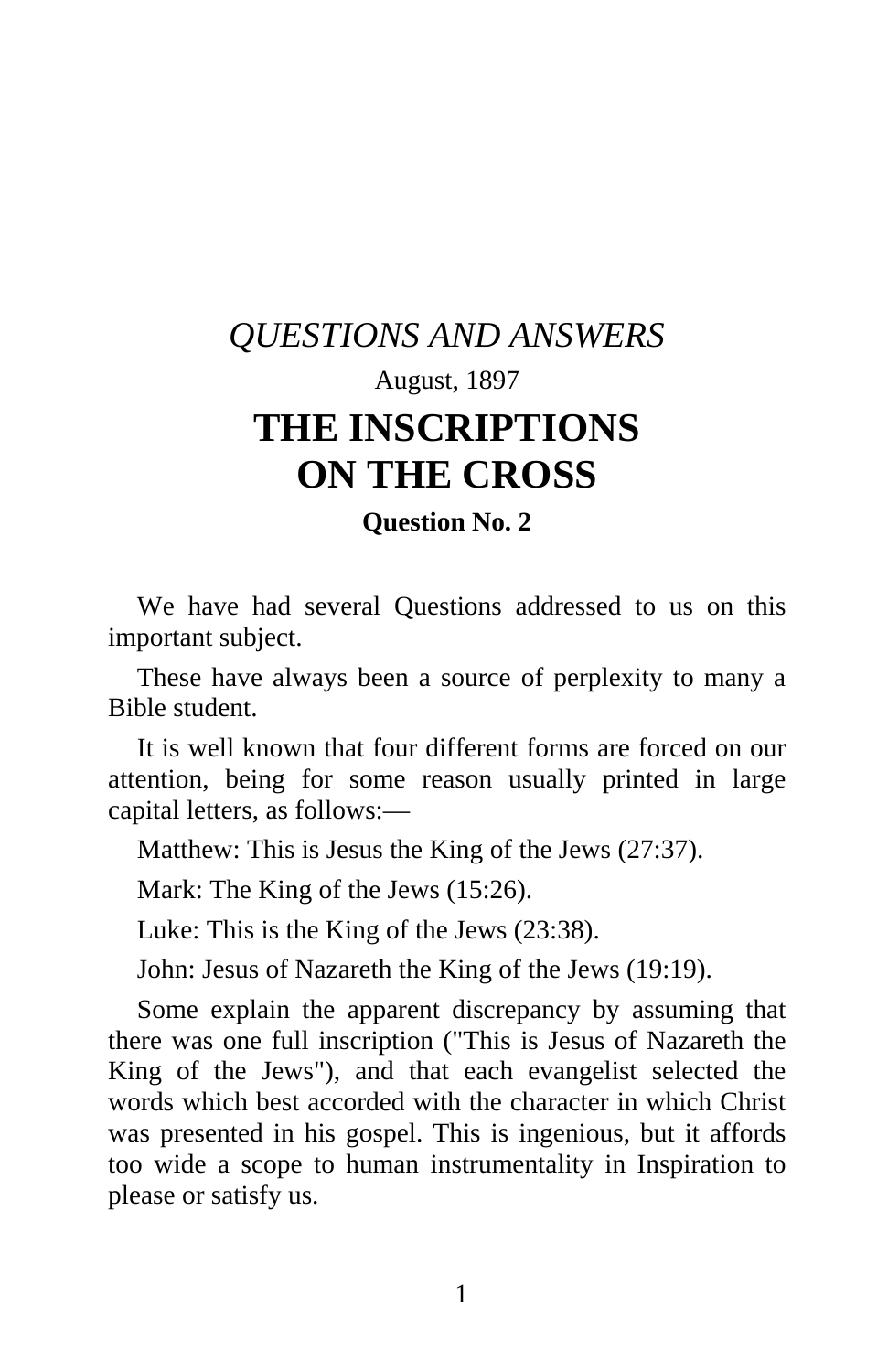Others assume that as it was written in three languages, there might have been some variation in each of the three, and that each evangelist gives one of the three versions. This, we believe, is the more popular or general explanation of the difficulty.

But is there a difficulty? If so, is it in the Text, or do we put it there by starting with the assumption that there was only one Inscription? If there was only one, then of course there cannot be several different forms of it and each be correct. One must be right and the others wrong. This is where the difficulty lies, and our belief is that it is created by the readers and not by the writers.

We answer the question therefore by asking another:—Was there only one Inscription; or were there more? Let us look and see.

First, with regard to Mark, we may put him aside for the moment, because he does not profess to give a version which he or anyone else had seen. He merely mentions "the accusation" or bill of indictment, which may or may not have been the same as "the title" of which the others speak.

If it were, then it is sufficiently like Luke's to be identical with one of the Greek, Latin, or Hebrew inscriptions which he gives.

Secondly, as to time:—In John 19:19 we read that "Pilate wrote a title and put it on the cross." Whether written by Pilate's own hand or by some person acting for him, it was undoubtedly written in Pilate's presence and put then and there upon the cross before it left Pilate. For the act is recorded in connection with his delivering Jesus to the Jews and His being "led away" to be crucified. This was written, not like Luke's in "Greek and Latin and Hebrew" characters, but in "Hebrew and Greek and Latin." Pilate would certainly have written in the official language—Latin—and therefore the last was evidently regarded by him as the place of authority. This would distinguish it from Luke's in which the Hebrew was put last. In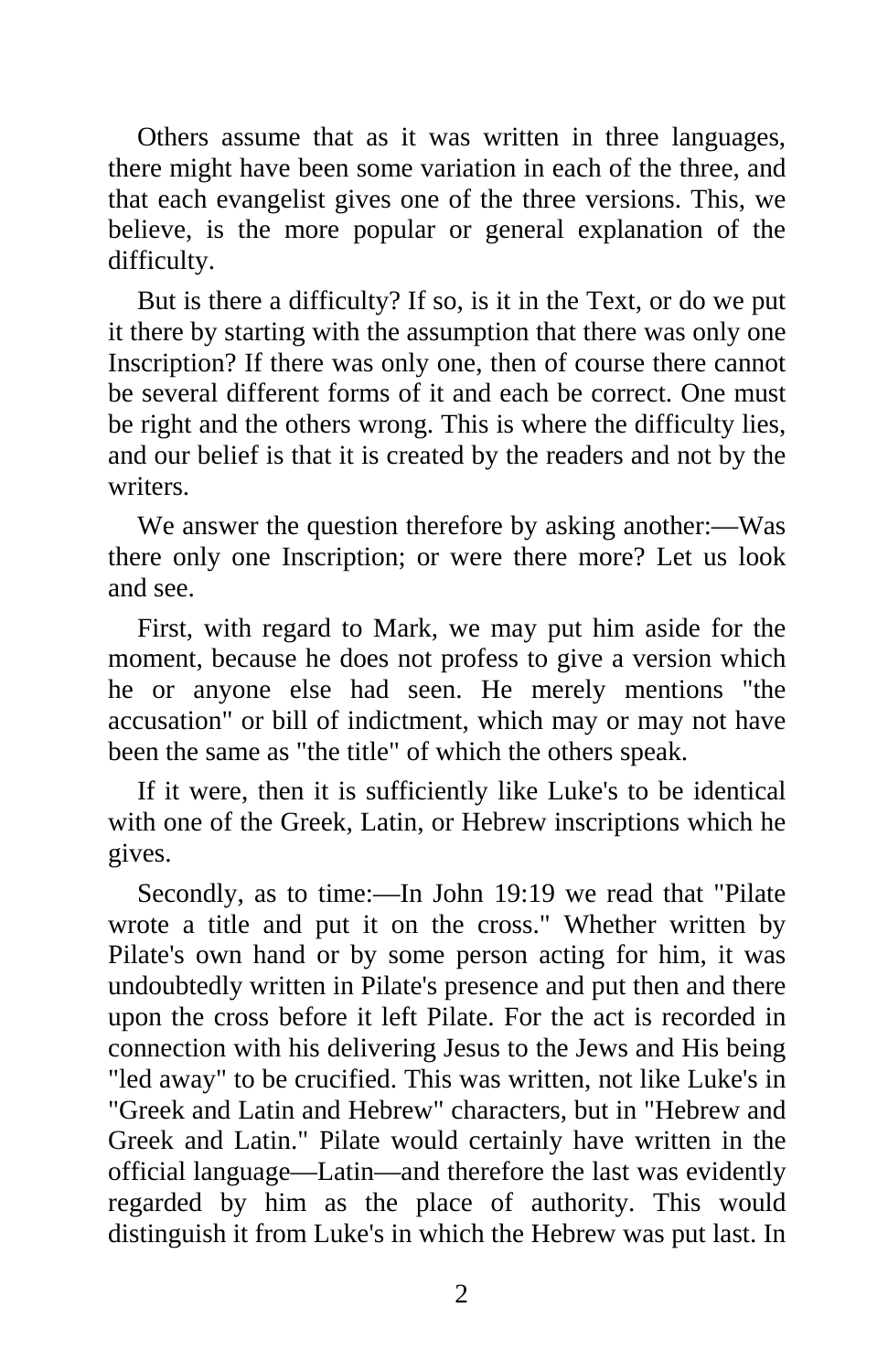any case it was put on the cross itself, and that before it left Pilate's presence and before it arrived at Golgotha.

We know that the Jews objected to this particular title, and tried to induce Pilate to alter it. Pilate merely replied, "What I have written, I have written" (John 19:22). He implies that he is not disposed to alter it: but there is nothing to make a subsequent alteration impossible. We cannot tell how earnestly or pertinaciously the objections were urged, or with what success they met: we are told, however, of the commencement of the altercation.

We only know that some time after Jesus was put upon the cross, and after the garments were divided, and after they had cast lots upon His vesture, that they then sat down and watched Him there (Matt 27:36), while they were watching "they" then and there "set up over His head" another inscription. By what means it was obtained we are not told, or by what authority. It may have been without authority, for it appears as if it were in only one language (probably Greek).

This Inscription may have taken the place of Pilate's, or have been added to it, being placed "over His head." But it was put there, not by the "soldiers" who nailed Him and parted His garments, but by "they" who had crucified Him.

The official mockings followed the setting up of this title (Matthew's: compare Matt 27:37-43 with Luke 23:35-37); and then, after the mockings of the "rulers," Luke tells us that another three-language title was put up or written over Him.

So that it would appear (1) that Pilate's was the first official title, put on the cross in his presence; (2) that while the arguments were being pressed, the title recorded in Matthew was put up in addition to it or in substitution for it, and was intermediate until (3) the one mentioned by Luke was brought in official form, modified according to the request of the Jews in John 19:21. This was seen about the sixth hour (Luke 23:44).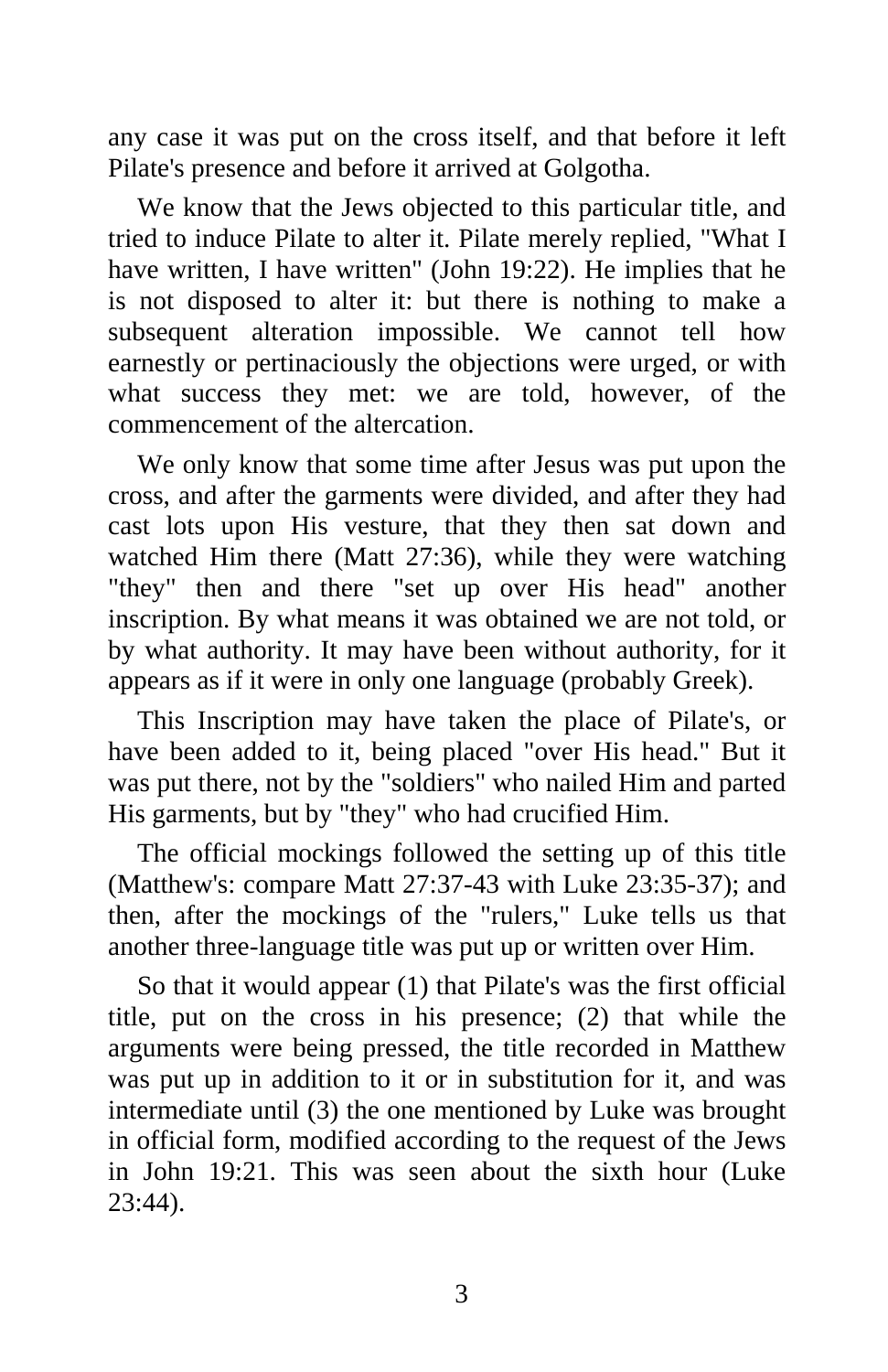There is nothing unreasonable in our explanation. We know that there were altercations, but we are not told how the tide of victory fluctuated or what was the result; we submit that these three different titles are the evidences of that conflict and mark its various stages and its final issue.

In any case, those who may hesitate to accept our explanation, have got to account not only for the variation in the words, but for the differences of the times and occasions.

## **Question No. 3**

Nemo, London. "How shall we reconcile such passages as Matthew 23:34-36 and

Revelation 18:24 with Luke 23:34? How was the prayer on the cross answered?"

As in Acts 2:22-40, and not as the religious world teaches.

There was no petition for indiscriminate forgiveness whether they wanted or not; it was a request, under plea of their ignorance of the full extent of the wickedness they were consummating, that judgment might be suspended and that door re-opened for mercy which Israel and her rulers had closed by the murder of the Root and Offspring of David, the Holy One of God, the nation's Lord and Messiah. With the seventy weeks running out, what cold save Jerusalem from instant destruction? But for the covenant with David, nothing stood between Jehovah and Israel to ward off the curse for the broken law. The sacrifices had only been restored for seventy weeks, and only for the express purpose of presenting the Son of David, i.e., Messiah, to the nation. They were back where they were in 2 Chronicles 21, having neither the house of David nor sacrifices to stay the sword of Jehovah; for, whether the king broke the covenant or they destroyed the line of David, the practical result to them was the same.

But that prayer was sufficient.